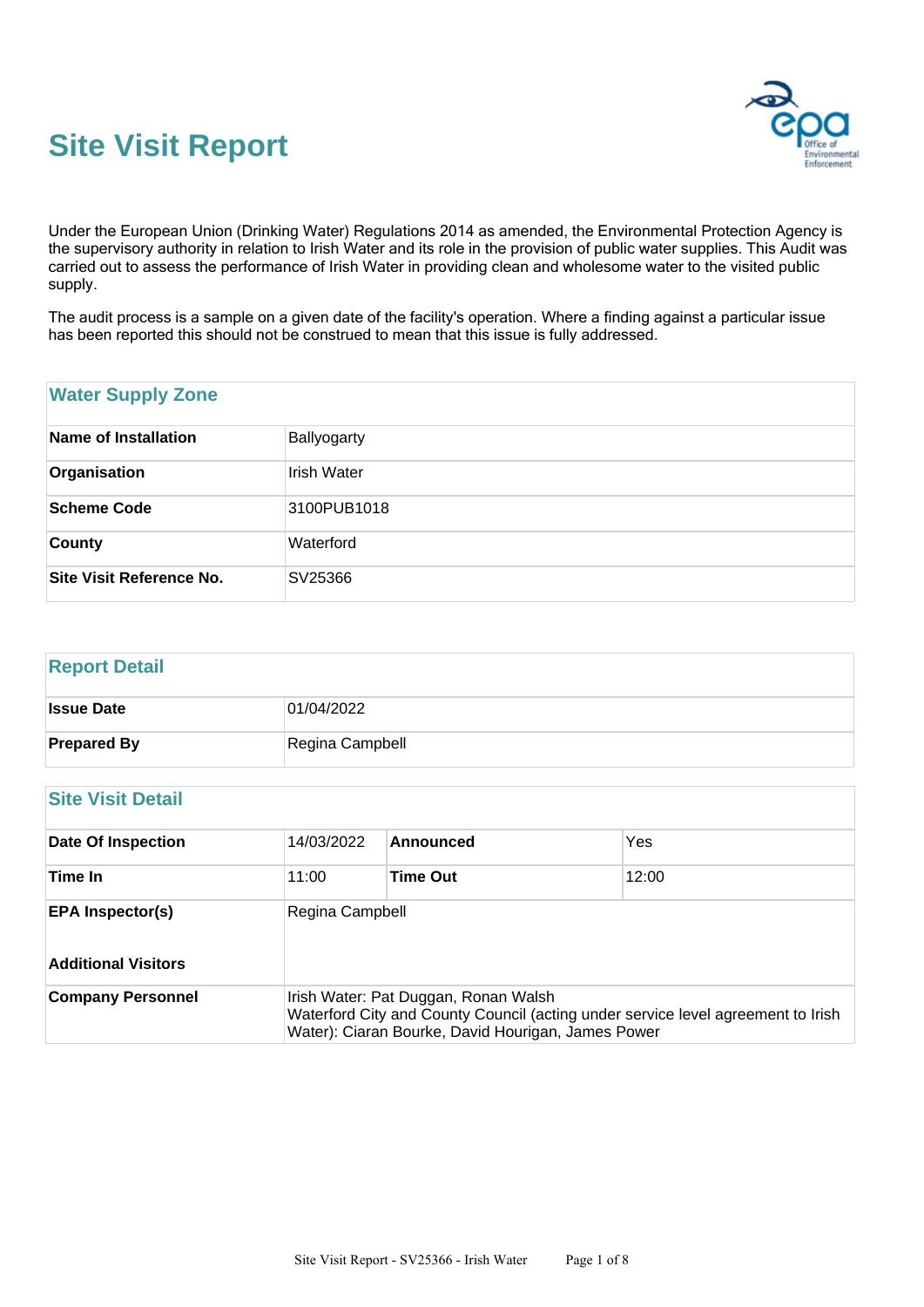

## **Summary of Key Findings**

1. A Boil Water Notice (BWN) was placed on the Ballyogarty PWS (Public Water Supply) from 14/02/22 to 18/02/22 due to chlorination failure caused by a blockage of the chlorine injection point. Repair works were undertaken to reduce the risk of the issue reoccurring. The audit found that despite the chlorine alarm activating at 8.45pm on 12/02/22 that the chlorination failure was not identified until the morning of 14/02/22 and such a delay is not acceptable.

2. There is chlorination disinfection only and no treated water storage in the supply. In the event of a failure of the chlorination system there is a risk of inadequately disinfected water entering the supply. Irish Water said that it is intended to install shutdown based on low chlorine levels in the supply to reduce the risk of a similar incident happening again.

3. Ballyogarty PWS is on the Irish Water National pH file as it has persistent low pH (< 6.5 pH). Remedial works to correct the pH issue are proposed to be completed under Phase 2 of the Irish Water Disinfection Programme and Irish Water should ensure that these works are undertaken without delay.

4. There is no continuous turbidity monitor on the borehole. Irish Water should install a continuous turbidity monitor with alarm so that any turbidity issues with the borehole can be identified.

# **Introduction**

The Ballyogarty Public Water Supply (PWS) serves a population of 601 and produces 158 m3/day (EDEN figures). The source is a borehole located in the planthouse.

The audit was undertaken to assess Irish Water's performance in producing clean and wholesome water following the imposition of a Boil Water Notice (BWN) on the supply from 14/02/22 to 18/02/22 .

## **Supply Zones Areas Inspected**

The borehole, arsenic removal filtration system and chlorination disinfection system were inspected.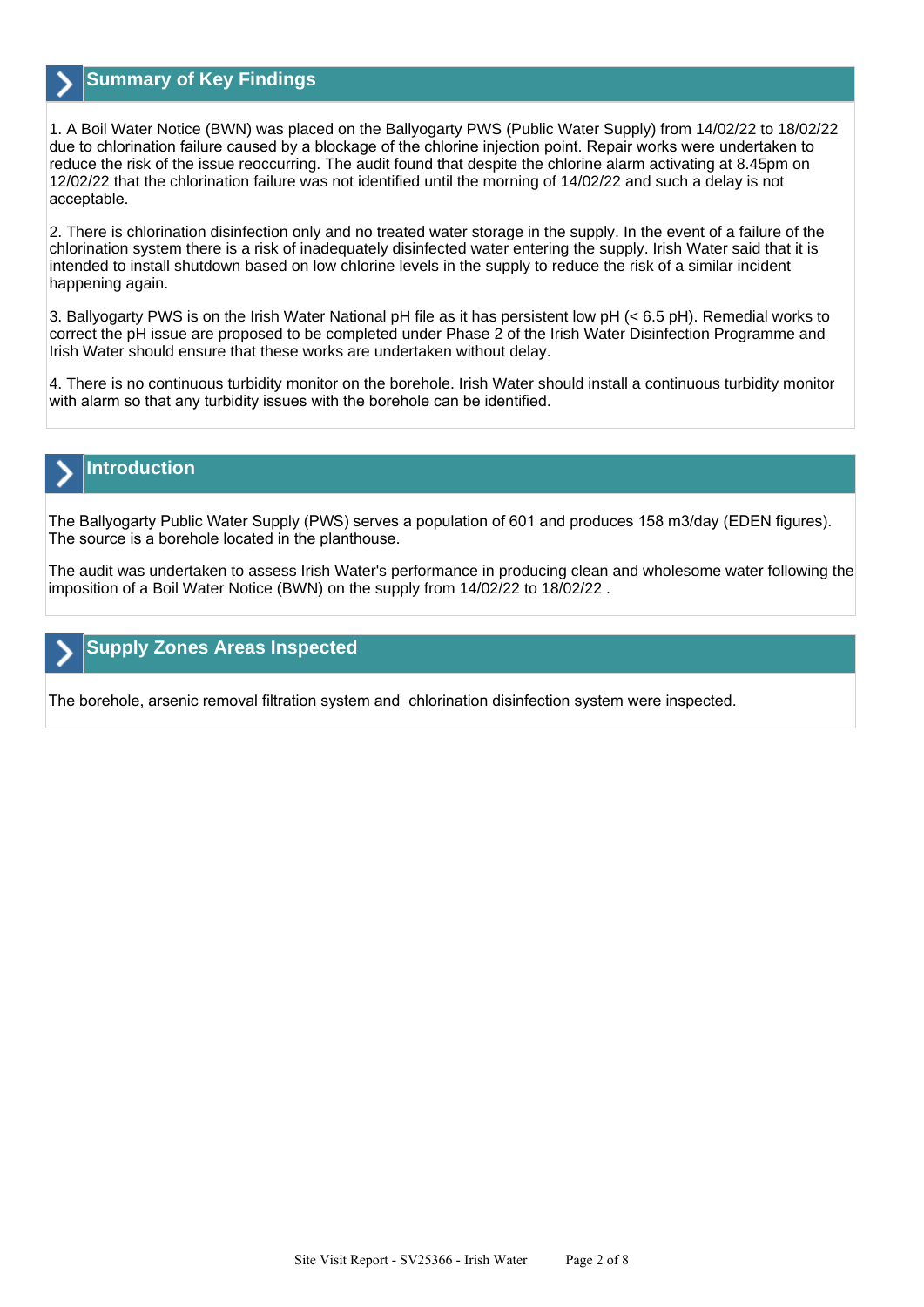|                                                                                                                                                  | <b>Answer</b> |
|--------------------------------------------------------------------------------------------------------------------------------------------------|---------------|
| Was the incident suitably alerted to the plant operators, escalated and managed in<br>order to maintain water quality and protect public health? | No            |
| <b>Comment</b>                                                                                                                                   |               |

A BWN was placed on the Ballyogarty PWS on 14/02/22 and was lifted on the 18/02/22. The BWN was imposed due to the blockage of the chlorine injection point during the night of 12/02/22 which caused a fitting to burst and resulted in failure of the chlorination disinfection system.

According to Waterford City and County Council (WCCC) a low chlorine alarm was issued at 8.45pm on 12/02/22 by the PMAC system to operational staff. However the alarm was not received by the staff on duty and there is no explanation as to why the alarm was not received by the staff on this occasion. WCCC said that the plant is usually visited if an alarm is received and that staff have been trained to escalate any incidents to supervisors. According to WCCC it is not possible to put a cascade system in place using the PMAC system. WCCC confirmed at the audit that the PMAC alert system is operating correctly now.

A routine chlorine check at the end of the network on 13/02/22 recorded a chlorine level of 0.6 mg/l.

Irish Water confirmed after the audit on 16/03/22 that following further investigation it had been clarified that the PMAC system was operating satisfactorily at the time of the incident. The system generated an alarm and sent it by SMS text. Irish Water also confirmed that due to the technical limitations of the PMAC system it can only send one alarm text for an incident. It is not able to verify if that text has been received. The text alarm does not repeat and there is no cascade functionality in the system. Irish water confirmed that the text alarm for the Ballyogarty PWS has now been amended to include relief operational staff in any warning alarm texts.

When the plant was visited on the morning of the 14/02/22 it was found that the chlorination system was not working. The plant was shutdown and Irish Water and the HSE were notified by WCCC which lead to the placing of a BWN. Repairs were undertaken to the dosing equipment. The low chlorine alarm setpoint at the time of the incident was 0.25 mg/l and this has since been raised to 0.55 mg/l. Trends submitted show that there was no chlorine disinfection from between approximately midnight on 12/02/22 to about midday on 14/02/22.

Following receipt of satisfactory monitoring results and consultation by Irish Water with the HSE the BWN was lifted on 18/02/22.

The delay in discovering the failure of the chlorination disinfection system in unacceptable and lead to inadequately disinfected water entering the network which caused a risk to public health. The audit found that the incident was suitably escalated once the chlorination failure was identified on 14/02/22 by WCCC.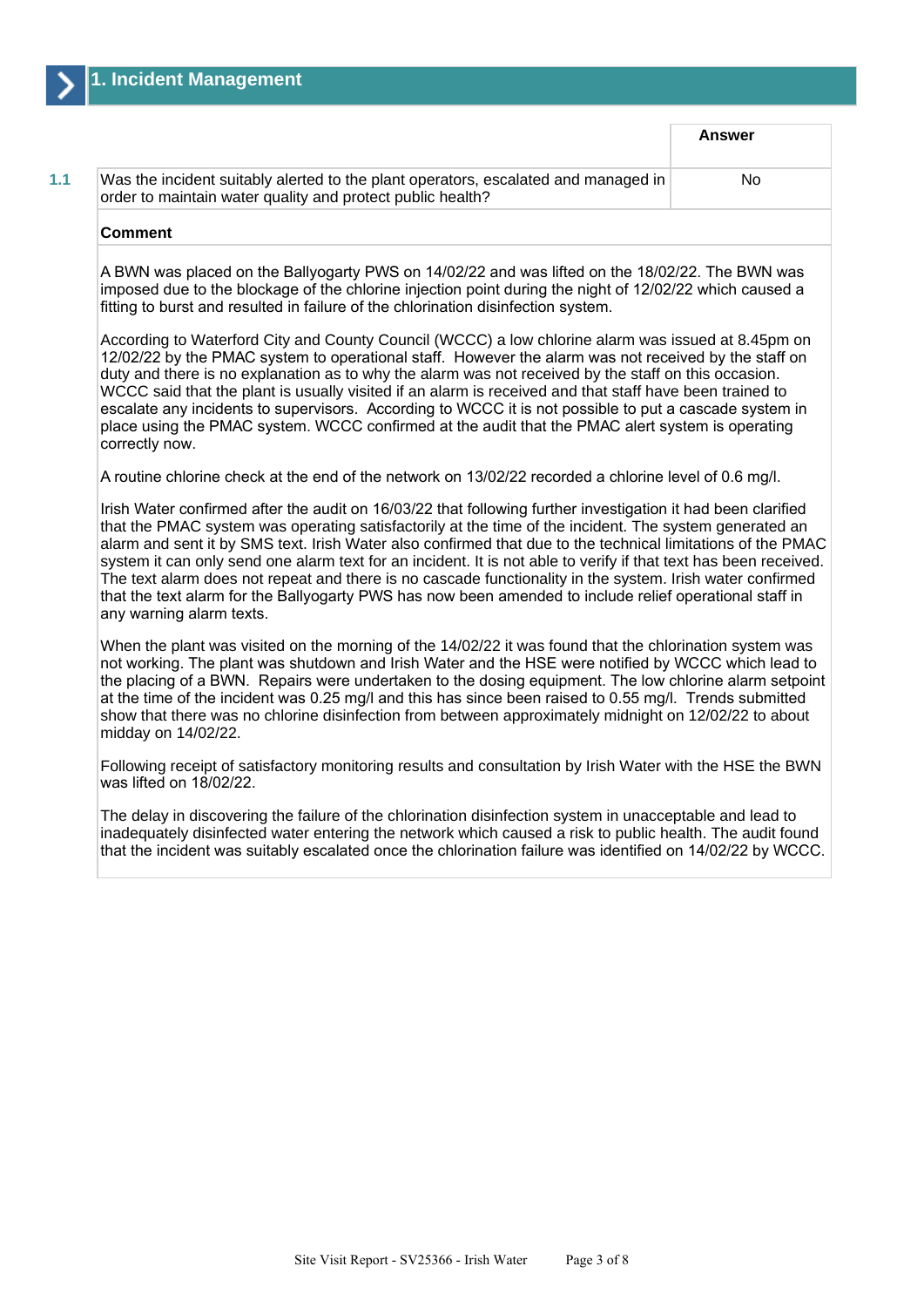

|                                                                                                              | Answer |
|--------------------------------------------------------------------------------------------------------------|--------|
| Is the disinfection system verified using monitors and alarms, with trended data<br>recorded and accessible? | Yes    |
| <b>Comment</b>                                                                                               |        |

Disinfection takes place using chlorination (with 10% sodium hypochlorite). Dosing is flow proportional and duty/assist dosing pumps with automatic switchover are in place.

A low chlorine alarm of 0.55 mg/l and a high chlorine alarm of 2.5 mg/l are in place. There is no automatic shutdown based on high or low chlorine levels in the final water.

Regular monitoring of residual chlorine in the network is undertaken with records reviewed showing levels  $> 0.1$  mg/l.

|     |                                                                                                                     | Answer |
|-----|---------------------------------------------------------------------------------------------------------------------|--------|
| 2.2 | Are monitors and alarms operational via dial out and being responded to with a<br>suitable cascade system in place? | No     |
|     | <b>Comment</b>                                                                                                      |        |

There is a PMAC system in place. WCCC said that it is not possible to have a cascade system in place with the current PMAC system.

On 16/03/22 Irish water confirmed that the text alarm for the Ballyogarty PWS has now been amended to include relief operational staff in any warning alarm texts. However there is no way to confirm that the alarms have been received by operational staff.

|     |                                                                                                            | Answer |
|-----|------------------------------------------------------------------------------------------------------------|--------|
| 2.3 | Is the residual chlorine monitored at a suitable sample location after contact time<br>has been completed? | Yes    |
|     | Comment                                                                                                    |        |

The chlorine monitor is located after chlorine contact time has been achieved. The site target contact time is 23.40 mg.min/l with effective contact time of 24.87 mg.min/l achieved with a minimum free chlorine after contact time of 0.5 mg/l. At the audit the chlorine reading was 0.62 mg/l which indicated that adequate chlorine contact time is being achieved. A chlorine residual trend for February 2022 was submitted which showed that in general the chlorine trend is stable at 0.6 mg/l.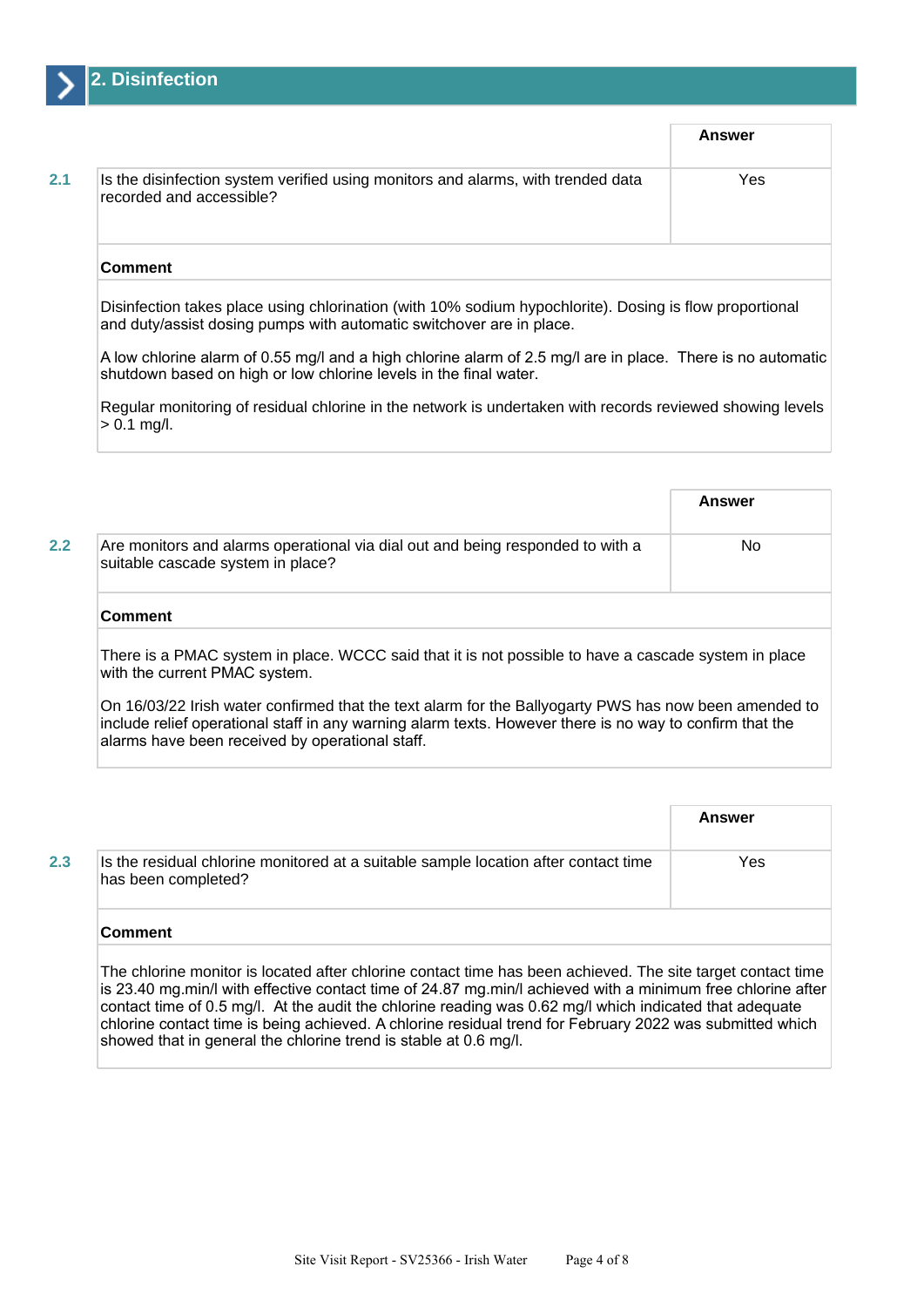| Has the protozoal compliance log treatment requirement been identified for the<br>water treatment plant? | No. |
|----------------------------------------------------------------------------------------------------------|-----|
| <b>Comment</b>                                                                                           |     |

requirement has not been identified for the treatment plant yet.

|                                                                                                                                                                                                                                                                      | Answer |
|----------------------------------------------------------------------------------------------------------------------------------------------------------------------------------------------------------------------------------------------------------------------|--------|
| Are suitable plant shutdowns/inhibits in place to prevent the entry of inadequately<br>treated water entering the distribution network?                                                                                                                              | No.    |
| <b>Comment</b>                                                                                                                                                                                                                                                       |        |
| There are no shutdowns based on low or high chlorine levels in the final water. There is no treated water<br>storage at the plant which means that in the event of a chlorination failure that there is a risk of<br>inadequately treated water entering the supply. |        |

|                                                                                                                                                    | Answer |
|----------------------------------------------------------------------------------------------------------------------------------------------------|--------|
| Are suitable alarm settings in place to alert operators to deteriorating water quality<br>and/or the failure of a critical treatment process?      | No.    |
| <b>Comment</b>                                                                                                                                     |        |
| There is no turbidity monitor or alarms on the supply. As the source is a borehole it is unknown what<br>turbidity levels are on an ongoing basis. |        |

|                                                             | <b>Answer</b> |
|-------------------------------------------------------------|---------------|
| Are instrument calibrations within date?                    | No.           |
| <b>Comment</b>                                              |               |
| There were no calibration stickers on the chlorine monitor. |               |
|                                                             |               |
|                                                             |               |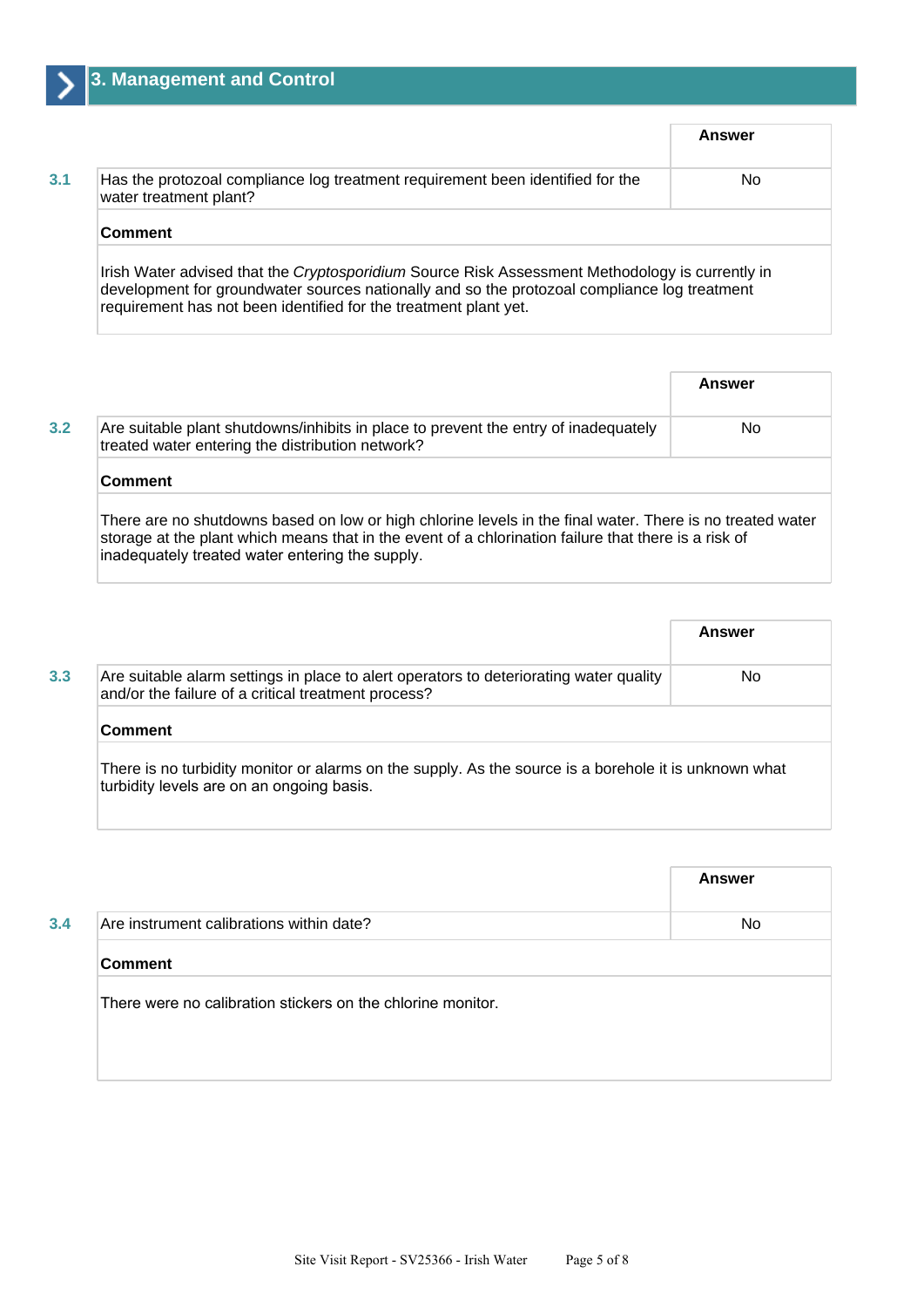|                                                                                                                                                          | Answer |
|----------------------------------------------------------------------------------------------------------------------------------------------------------|--------|
| Have relevant failures to comply with the requirements of the European Union<br>(Drinking Water) Regulations 2014, as amended, been notified to the EPA? | Yes    |
| <b>Comment</b>                                                                                                                                           |        |

There is persistently low pH (<6.5) in the Ballyogarty supply. The supply is on the Irish Water National pH file and is monitored regularly. Irish Water have said that the pH issue will be addressed under Phase 2 of the Irish Water Disinfection Programme.

**Answer 4.2 Is Cryptosporidium monitoring being carried out in accordance with Irish Water's** 'Rationale for Determining the Frequency of Cryptosporidium Monitoring in Public Water Supplies'? No **Comment** Irish Water said that the supply is not currently being monitored in accordance with Irish Water's Rationale for Determining the frequency of Cryptosporidium Monitoring in Public Water Supplies.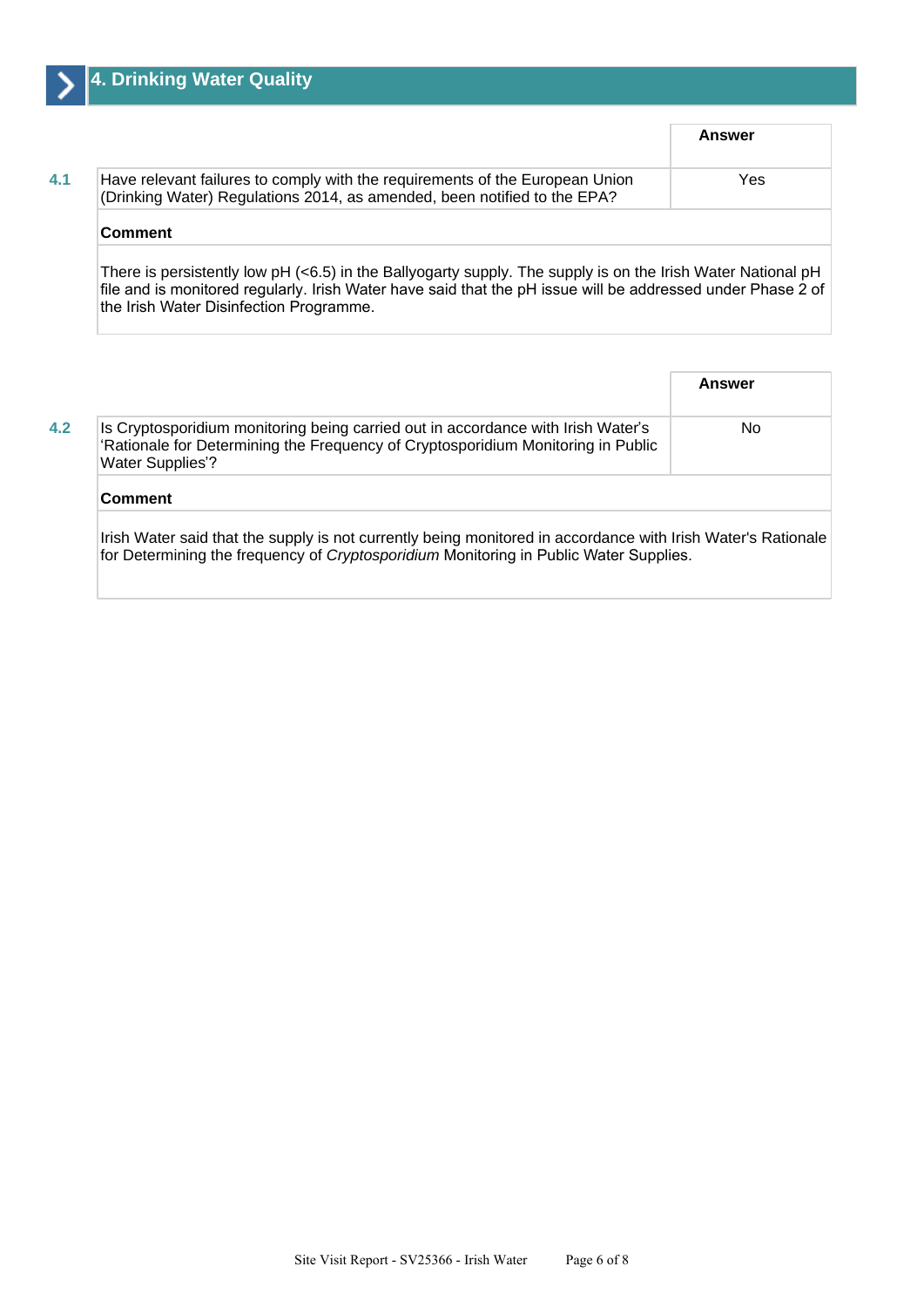

|                                                                    | <b>Answer</b> |
|--------------------------------------------------------------------|---------------|
| Is the arsenic removal filtration system operating satisfactorily? | Yes           |
| Comment                                                            |               |

According to WCCC, contractors visit the plant twice per year to service the filters and subsequent to the audit Irish Water submitted service records. The filters are backwashed every night. Monthly monitoring of treated water for arsenic is undertaken and the results submitted were satisfactory.

However, there were no service stickers on the filter units to indicate when they were last serviced and when the next service is due and Irish Water should ensure that these are provided.